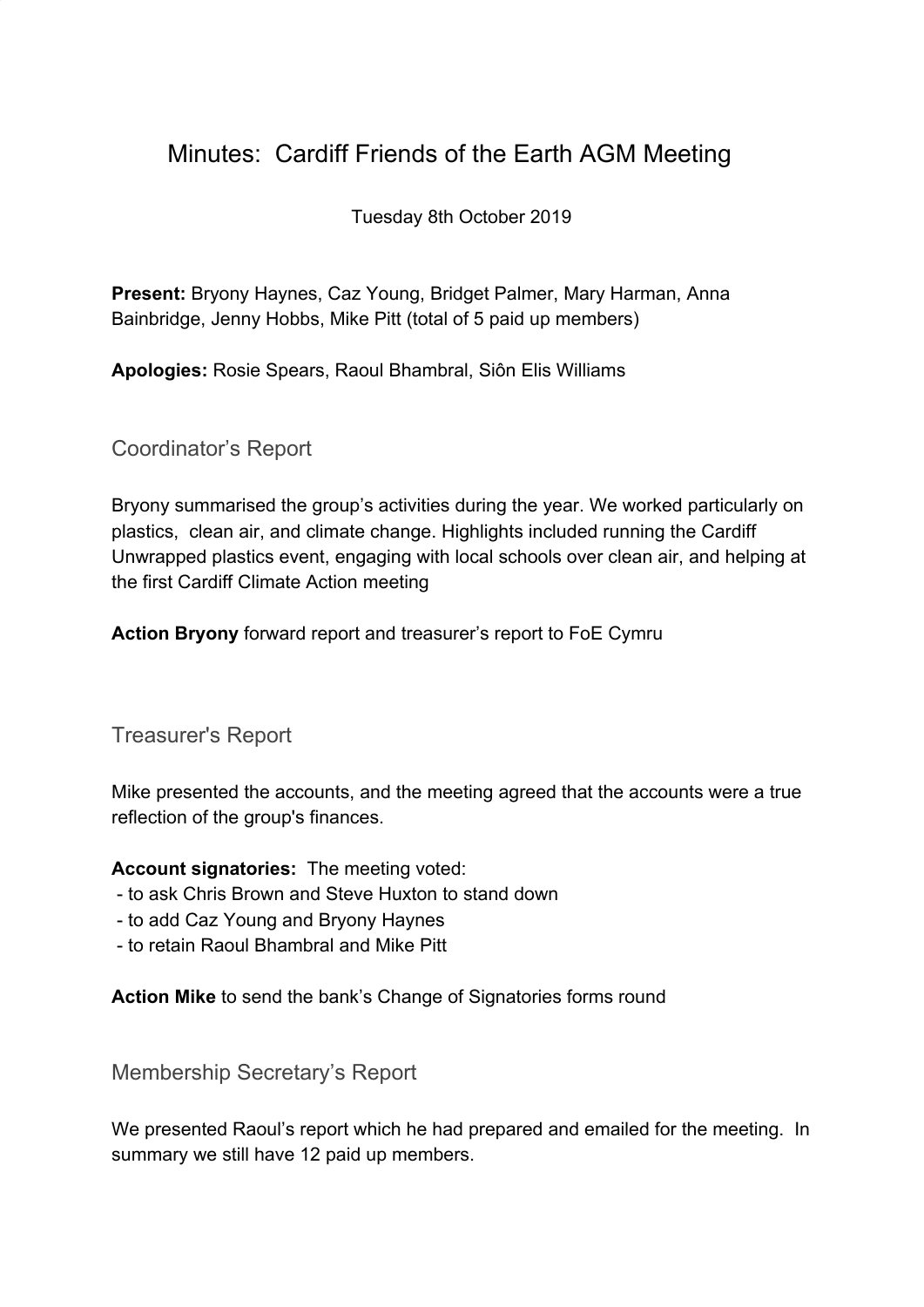Changes to the Constitution and Group Member Charter

There were no proposed changes to the group's Constitution or Group Member Charter.

Group membership fees 2019-20

We agreed to keep fees the same as last year:

- Waged £5
- Unwaged £3

Quorum for Business Meetings

We kept the quorum for Business Meetings as 3 fully-paid up members of the group, and the maximum amount of money that a Business Meeting without a quorum can authorise to be spent as £100.

Elections for the posts of Officers of the Group

The meeting elected the following people to be officers of the group for the following year:

- Joint Coordinators : Bryony Haynes and Caz Young
- Treasurer: Mike Pitt
- Membership Secretary: Raoul Bhambral

## **Actions**

- **Bryony** contact FoE to tell them the change in coordinator role
- **Bryony and Caz** to decide how they will share out the role